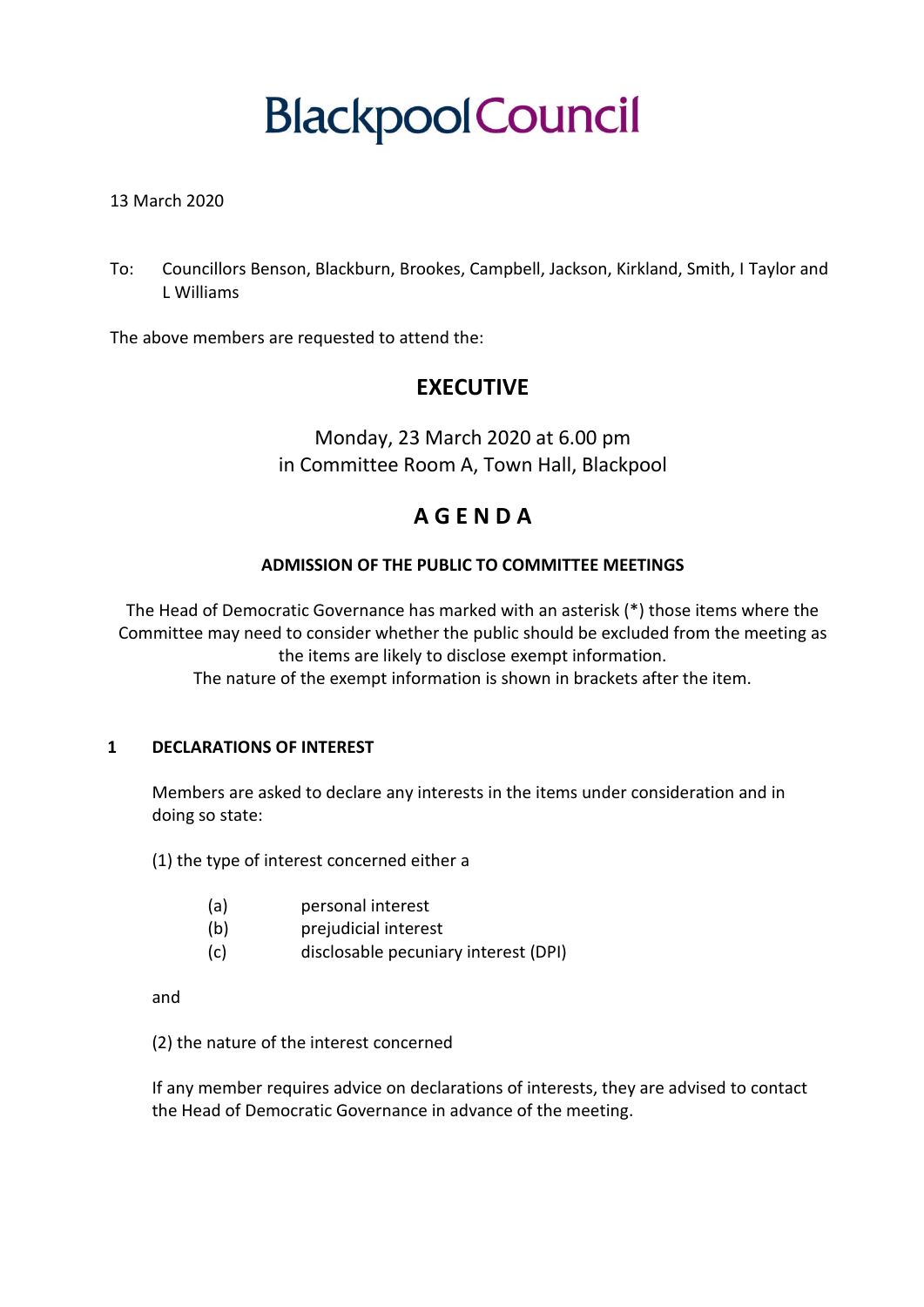#### **2 EXECUTIVE/SCRUTINY PROTOCOL** (Pages 1 - 10)

To consider the revised Executive/Scrutiny Protocol which has been approved by the Scrutiny Leadership Board. If endorsed by the Executive, the protocol will then be considered by the Council.

#### **3 THE IMPLEMENTATION OF THE LANCASHIRE AND BLACKPOOL REGIONAL ADOPTION AGENCY.** (Pages 11 - 20)

Blackpool Council and Lancashire County Council have been working together since May 2018 to design and develop the 'Adoption Lancashire and Blackpool' Regional Adoption Agency, with Lancashire being the Host Authority. The purpose of this report is to agree the final steps on behalf of Blackpool Council including confirmation of the pooled budget

#### **4 CENTRAL BUSINESS DISTRICT - DEVELOPMENT OF A FOUR STAR HOTEL AND INTERCONNECTION OF TRANSPORTATION INFRASTRUCTURE** (Pages 21 - 38)

The development of a site within Central Business District as a four star hotel and the provision of interconnecting Infrastructure between Blackpool North Station, the new Tram Stop, the new Hotel and Banks Street Car Park. This report updates decision EX59/2016.

#### **5 RELEASE OF LAND FOR RESIDENTIAL DEVELOPMENT** (Pages 39 - 56)

To consider the disposal of land at Ryscar Way and Bispham Road in Blackpool and Blackpool Road in Poulton le Fylde.

The report and Appendices 5b, 5c and 5d are public. However Appendix 5a includes information that would however undermine the Council's position in continuing negotiations so at the time of publication this document is not for publication by virtue of Paragraph 3 of Part 1 of Schedule 12A of the Local Government Act 1972.

### **6 PROVISION OF A BUSINESS LOAN TO BLACKPOOL AIRPORT OPERATIONS LIMITED**

(Pages 57 - 62)

To consider a loan from the Council's Business Loans Fund to Blackpool Airport Operations Limited.

#### \* **7 PROVISION OF A BUSINESS LOAN** (Pages 63 - 70)

(This item to be considered in private by virtue of Paragraph 3 of Schedule 12a of the Local Government Act 1972 as the report contains information relating to the financial or business affairs of any particular person (including the authority holding that information))

It is considered on balance that the public interest would not be served by publishing the information as it could prejudice the applicant's proposed investment.